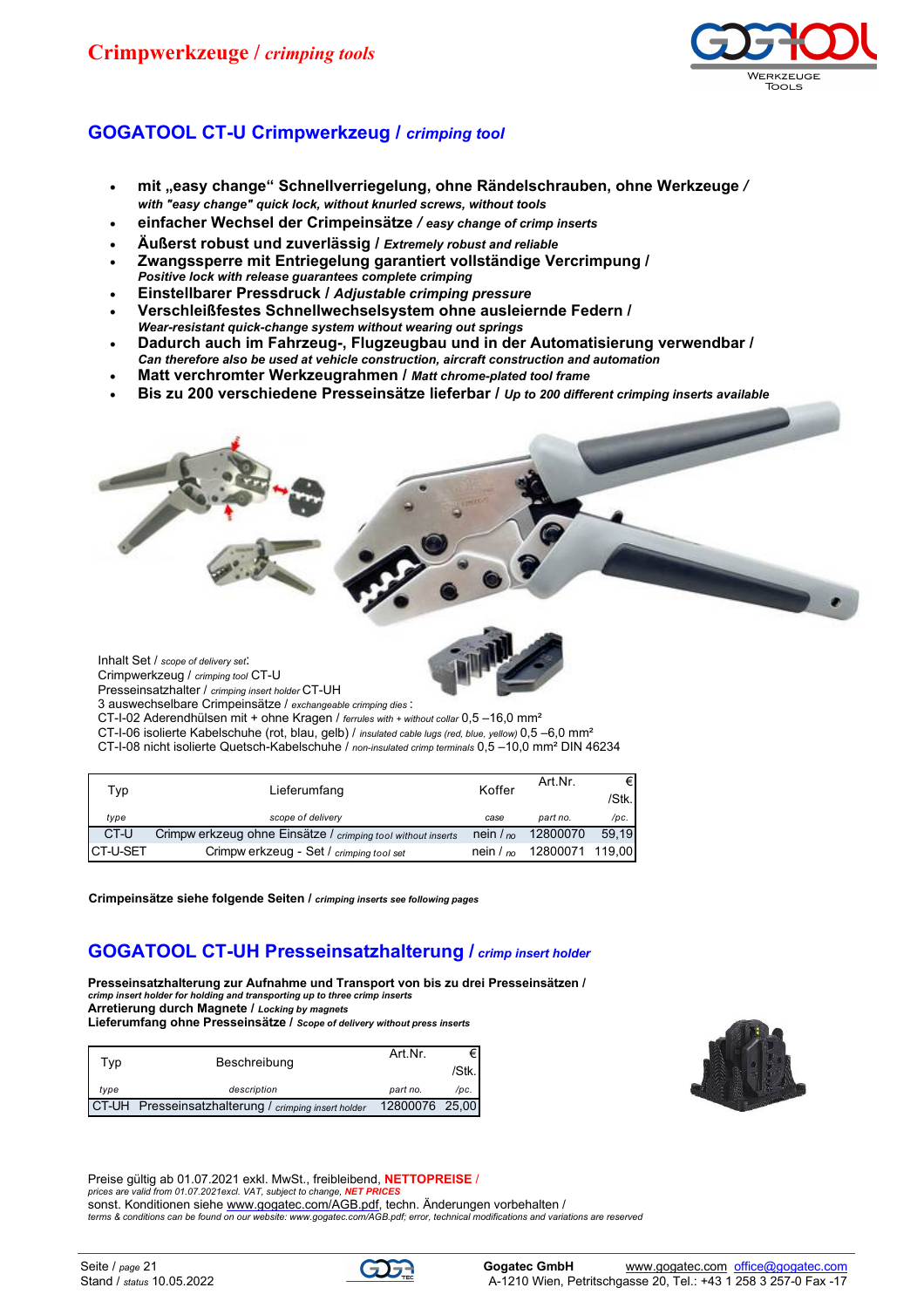

## **GOGATOOL CT-I Crimpeinsätze /** *crimping inserts*

#### **Crimpeinsätze f. CT-U – Aderendhülsen /** *crimping inserts f. CT-U – core end sleeves*

| Type           |                  | Crimpbereich Crimpbereich TWIN | Art.Nr.           | €     |
|----------------|------------------|--------------------------------|-------------------|-------|
|                | mm <sup>2</sup>  | mm <sup>2</sup>                |                   | /Stk. |
| type           | crimping section | crimping section               | part no.          | /pc.  |
| <b>CT-I-01</b> | $0.5 - 6$        | $2 \times 0.5 - 4$             | 12800070.01       | 20.42 |
| CT-I-02        | $0.5 - 16$       | $2 \times 0.5 - 6$             | 12800070.02 22,44 |       |
| <b>CT-I-03</b> | $16 - 35$        | $2 \times 10, 2 \times 16$     | 12800070.03 23,25 |       |
| CT-I-04        | $0.25 - 16$      | $2 \times 10, 2 \times 16$     | 12800070.04 32,97 |       |
| <b>CT-I-05</b> | $25 - 50$        | $2 \times 10, 2 \times 16$     | 12800070.05 32,97 |       |



# **Crimpeinsätze f. CT-U - isolierte Kabelschuhe, Schrumpf-Verbinder, nicht-isolierte**

**Quetsch-Kabelschuhe DIN 46234, nicht isolierte Stoßverbinder DIN 46237/** *crimping inserts f. CT-U – insulated cable lugs, shrink connectors, non-insulated crimp cable lugs DIN 46234, non-insulated butt connectors DIN 46237*

|                | Verw endung                                                                             | Crimpbereich     | Art.Nr.     | €     |
|----------------|-----------------------------------------------------------------------------------------|------------------|-------------|-------|
| Typ            |                                                                                         | mm <sup>2</sup>  |             | /Stk. |
| type           | usage                                                                                   | crimping section | part no.    | /pc.  |
| <b>CT-I-06</b> | isolierte Kabelschuhe / ins. cable lugs                                                 | $0,5-6$          | 12800070.06 | 21.08 |
| CT-I-07        | Schrumpf-Verbinder / shrink connectors                                                  | $0.5 - 6$        | 12800070.07 | 30.02 |
| <b>CT-I-08</b> | nicht isol. Quetschkabelschuhe DIN 46234 /<br>uninsulated crimping cable lugs DIN 46234 | $0.5 - 10$       | 12800070.08 | 18.03 |
| CT-I-09        | nicht isol. Stossverbinder * / unins, butt connectors *                                 | $0,5-6$          | 12800070.09 | 35.09 |



**\* Klauke Normalausführung (Cimco Normalausführung, Weitkowitz Serie Euro mit Einschränkung, da teilweise starke "Ohren"- Bildung bis 0,75 / 1,5 mm² Cimco/Weitkowitz) /** 

*Klauke Normal version (Cimco Normal-version, Weitkowitz Series Euro with restriction, because partly strong "ear"-formation up to 0,75 / 1,5 mm² Cimco/Weitkowitz)*

#### **Crimpeinsätze f. CT-U – Flachstecker /** *crimping inserts f. CT-U – flat plugs*

| Typ.      | für Stecker                                          | Crimpbereich     | Art Nr.           | €     |
|-----------|------------------------------------------------------|------------------|-------------------|-------|
|           |                                                      | mm <sup>2</sup>  |                   | /Stk. |
| type      | for plug                                             | crimping section | part no.          | /pc.  |
| CT-I-10   | Flachstecker / flat connector 4,8 / 6,3 mm           | $0.5 - 2.5$      | 12800070.10 23,25 |       |
| $CT-I-11$ | Flachstecker / flat connector 4,8 / 6,3 mm           | $0.5 - 6$        | 12800070.11 24.08 |       |
|           | CT-I-12 Fahnen - Flachstecker / flag flat plug 6,3mm | $0.5 - 2.5$      | 12800070.12 43,72 |       |



#### **Crimpeinsätze f. CT-U – SUB-D Stecker /** *crimping inserts f. CT-U – SUB-D plugs*

| ⊺vp  | für Stecker                      | Crimpbereich<br>mm <sup>2</sup> | Crimpbereich<br>AWG                | Art Nr.  | €<br>/Stk. |
|------|----------------------------------|---------------------------------|------------------------------------|----------|------------|
| type | for plug                         | crimping section                | crimping section                   | part no. | /pc.       |
|      | CT-I-13 Sub-D Stecker 075 / plug | $0.05 - 0.75$                   | 24-30, 18 - 22 12800070.13 25,19   |          |            |
|      | CT-I-14 Sub-D Stecker 05 / plug  | $0.08 - 0.5$                    | 24 - 28, 20 - 22 12800070.14 25,19 |          |            |



#### **Crimpeinsätze f. CT-U – 3 mm Glasfaser-Einziehstrang /** *crimping inserts f. CT-U – 3 mm glass fiber retractable cord*

| Tvpe       | Verw endung                                                    | Art Nr.           |       |
|------------|----------------------------------------------------------------|-------------------|-------|
|            |                                                                |                   | /Stk. |
| type       | usage                                                          | part no.          | /pc.  |
| $C$ T-I-15 | Gew indehülse, Stoßverbinder / threaded sleeve, butt connector | 12800070.15 28,84 |       |

| €Ι  |  |
|-----|--|
| lk. |  |
| c.  |  |
| a ا |  |

Preise gültig ab 01.07.2021 exkl. MwSt., freibleibend, **NETTOPREISE** / *prices are valid from 01.07.2021excl. VAT, subject to change, NET PRICES* sonst. Konditionen siehe <u>[www.gogatec.com/AGB.pdf,](www.gogatec.com/AGB.pdf)</u> techn. Änderungen vorbehalten /<br>[terms & conditions can be found on our website: www.gogatec.com/AGB.pdf;](terms & conditions can be found on our website: www.gogatec.com/AGB.pdf) error, technical modifications and variations are reserved

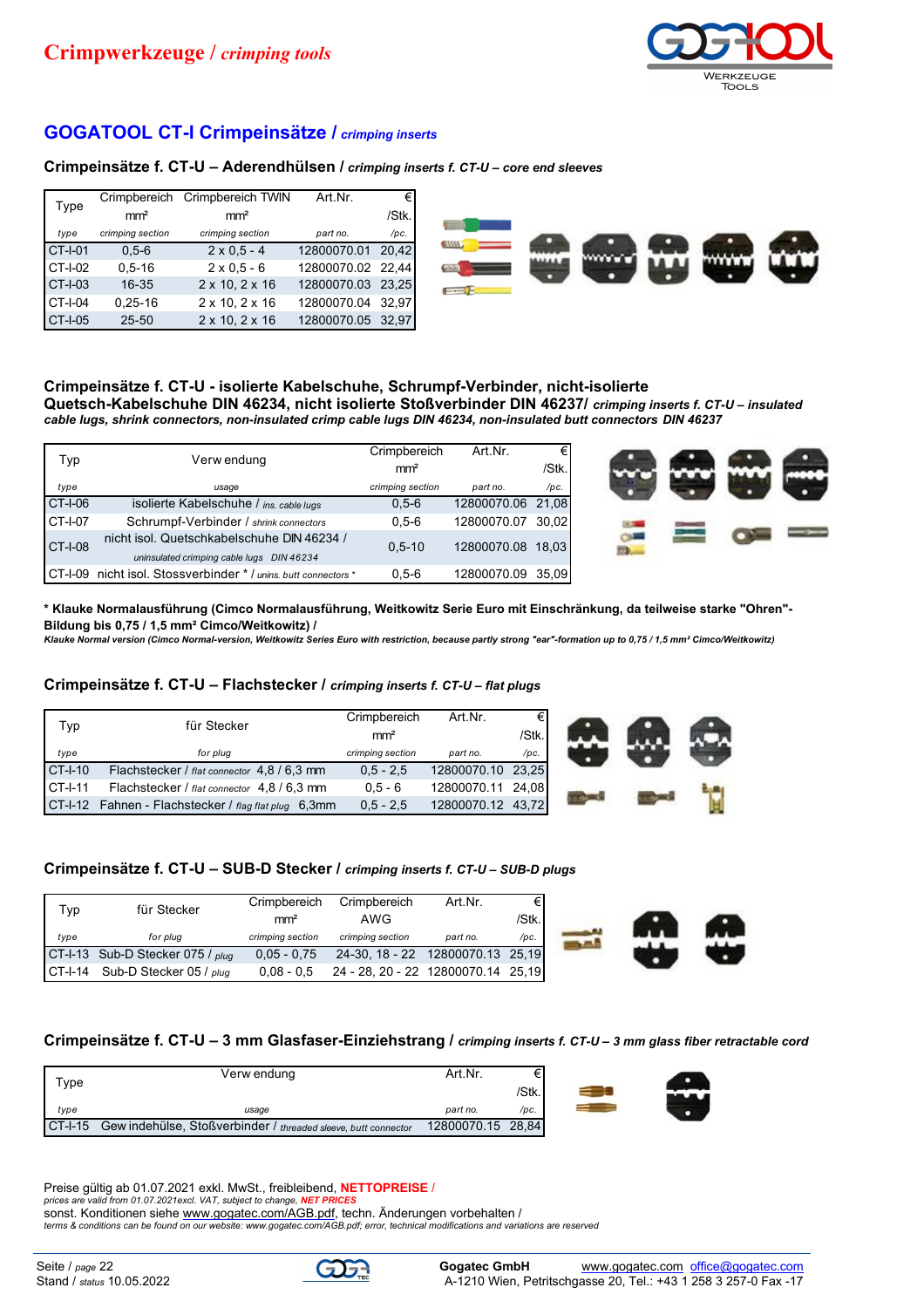

## **Crimpeinsätze f. CT-U – Solar-Stecker /** *crimping inserts f. CT-U – solar plugs*

| Type           | für Stecker               | Crimpbereich     | Art.Nr.           | €     |
|----------------|---------------------------|------------------|-------------------|-------|
|                |                           | mm <sup>2</sup>  |                   | /Stk. |
| type           | for plug                  | crimping section | part no.          | /pc.  |
|                | CT-I-16 Multi Contact MC3 | $4 + 6$          | 12800070.16 47,34 |       |
|                | CT-I-17 Multi Contact MC4 | $4 + 6$          | 12800070.17 47,34 |       |
| <b>CT-I-18</b> | Tyco *                    | $4 + 6$          | 12800070.18       | 35.09 |



\* Mit dem Crimpprofil 2,5 mm² lassen sich auch die Tyco Stecker 4 + 6 mm² verpressen / *the crimp profile 2.5 mm² can also be used to crimp Tyco connectors 4 + 6 mm².*

#### **Crimpeinsätze f. CT-U – Fibre Optic Stecker /** *crimping inserts f. CT-U – fibre optic plugs*

|         | für Faser Typ  | Hexmaße                                                                    | Art Nr.           | €      |
|---------|----------------|----------------------------------------------------------------------------|-------------------|--------|
| Type    |                | mm                                                                         |                   | /Stk.  |
| type    | for fibre type | hex dimensions                                                             | part no.          | /pc.   |
| CT-I-19 | <b>SMA</b>     | 5,46/4,52/3,83                                                             | 12800070.19 25,39 |        |
|         |                | CT-I-20 SMA, SMB, SFR, ST, SC 3,25 / 3,83 / 5,46 / 5,00 / 4,52 12800070.20 |                   | .a A.I |



**a. A. = auf Anfrage / upon request**

## **Crimpeinsätze f. CT-U – Koax - Stecker /** *crimping inserts f. CT-U – coax plugs*



|                | für Stecker                        | für Kabel Typ             | Hexmaße                                 | Art.Nr.           | €     |
|----------------|------------------------------------|---------------------------|-----------------------------------------|-------------------|-------|
| Typ            |                                    |                           | mm                                      |                   | /Stk. |
| type           | for plug                           | for cable type            | hex dimensions                          | part no.          | /pc.  |
| <b>CT-I-21</b> | Koax, BNC/TNC                      | RG58, RG59, RG62, RG71    | 6,50/5,41/1,72                          | 12800070.21       | 18,03 |
| <b>CT-I-22</b> | Koax, Thinnet, Mini-UHF, BNC/TNC   | RG58, RG174               | 5,41 / 4,52 / 1,72 / 1,06               | 12800070.22 19,05 |       |
| $CT-I-23$      | Koax, BNC/TNC                      | RG174, RG179, kleine Koax | 4,52 / 3,25 / 1,72                      | 12800070.23 19,05 |       |
|                |                                    | Stecker / small coax plug |                                         |                   |       |
| CT-I-24        | SMA, SMB, Mini-59, Mini-UHF, B/TNC | RG58, Mini-59, RG-174     | 3,25 / 5,41 / 5,00 / 4,52 / 1,72 / 1,06 | 12800070.24 19.06 |       |
| <b>CT-I-25</b> | Koax, CATV"F" Typ, BNC/TNC         | RG6, RG6 Quad             | 9,14/8,23/1,72                          | 12800070.25 19,06 |       |
| CT-I-26        | N-Typ                              | <b>RG8, RG11</b>          | 10,89 / 2,54 / 2,03                     | 12800070.26       | 19,06 |
| <b>CT-I-27</b> | Koax, N-Typ                        | RG8, RG11, RG213, RG216   | 10.54 / 2.41                            | 12800070.27       | 19.05 |

**Crimpeinsätze f. CT-U – geschirmte WE-Stecker /** *crimping inserts f. CT-U – shielded WE-plugs*



| Typ        | für Stecker                                     | für Kabel Typ                                                            | Art.Nr.  | €Ι       |
|------------|-------------------------------------------------|--------------------------------------------------------------------------|----------|----------|
|            |                                                 |                                                                          |          | $/$ Stk. |
| type       | for plua                                        | for cable type                                                           | part no. | /pc.     |
| $CT-I-28$  | RJ45-8P8K, Stew art Connectors                  | einadrig+flexibel / single wire +flexible STP22-24 AWG 12800070.28 36,32 |          |          |
| CT-I-29    | RJ 45 8P8K lang / long, Hirose                  | einadrig+flexibel / single wire +flexible STP22-24 AWG 12800070.29 36.32 |          |          |
| $C$ T-I-30 | RJ 45-8P8K kurz / short, Hirose                 | einadrig+flexibel / single wire +flexible STP22-24 AWG 12800070.30 36,32 |          |          |
|            | CT-I-31    RJ 45 -8P8K, AMP, Molex, f. Ø 6,0 mm | einadrig+flexibel / single wire +flexible STP22-24 AWG 12800070.31 36,32 |          |          |

Preise gültig ab 01.07.2021 exkl. MwSt., freibleibend, **NETTOPREISE** / *prices are valid from 01.07.2021excl. VAT, subject to change, NET PRICES* sonst. Konditionen siehe [www.gogatec.com/AGB.pdf,](www.gogatec.com/AGB.pdf) techn. Änderungen vorbehalten / *[terms & conditions can be found on our website: www.gogatec.com/AGB.pdf; error, technical m](terms & conditions can be found on our website: www.gogatec.com/AGB.pdf; error, technical )odifications and variations are reserved*

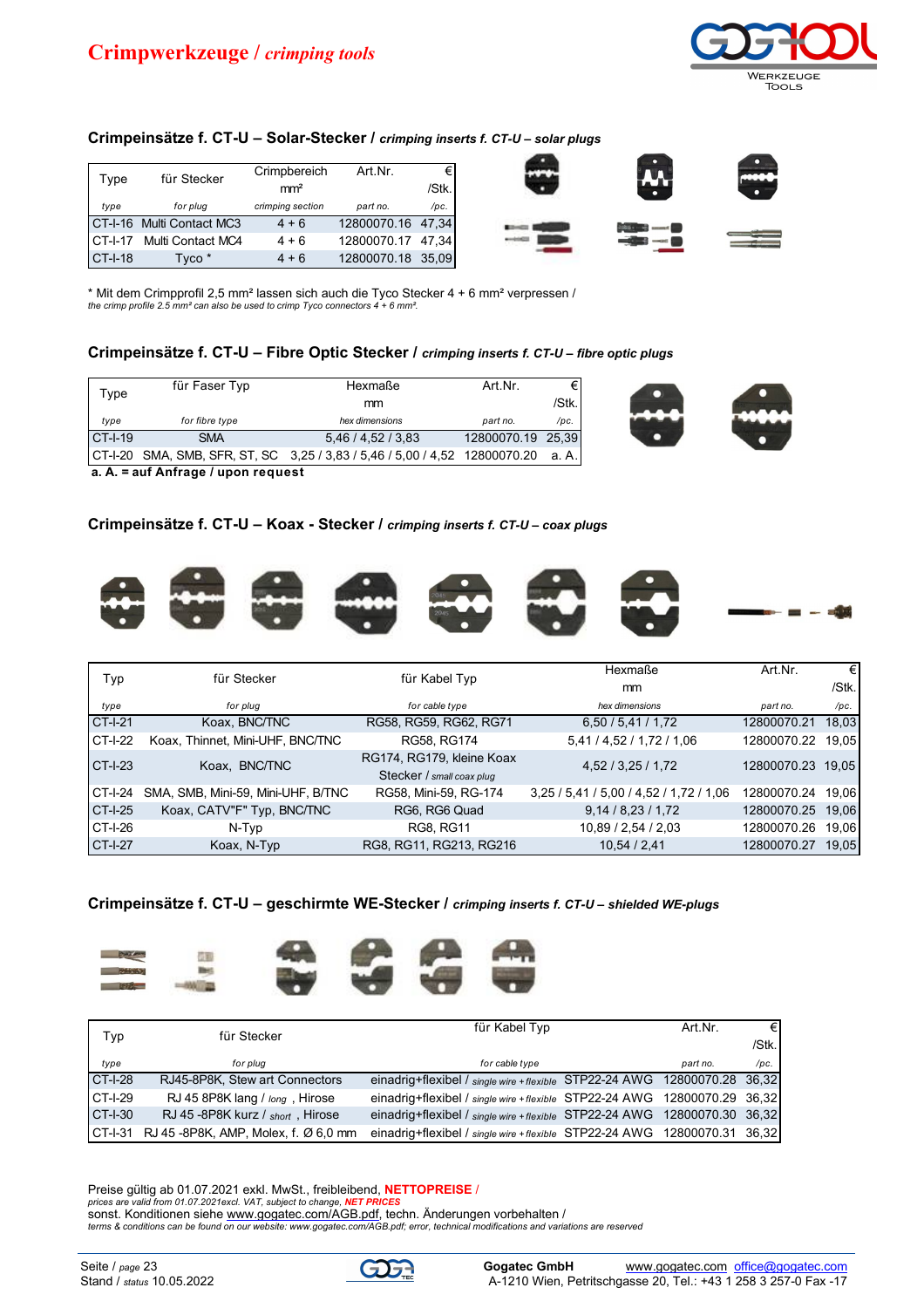

## **Crimpeinsätze f. CT-U – ungeschirmte WE-Stecker /** *crimping inserts f. CT-U – unshielded WE-plugs*



|           | für Stecker                              | für Kabel Typ                        | Art.Nr.           | €     |
|-----------|------------------------------------------|--------------------------------------|-------------------|-------|
| Typ       |                                          |                                      |                   | /Stk. |
| type      | for plug                                 | for cable type                       | part no.          | /pc.  |
| CT-I-32   | RJ45-8P8K, Stew art Connectors           |                                      | 12800070.32 23,93 |       |
| CT-I-33   | RJ11& RJ12-6P6K, Stew art Connectors     |                                      | 12800070.33 23,93 |       |
| CT-I-34   | Telefon / phone 4P4K, AMP+ Stew art Con. | einadrig+flexibel, flach+rund /      | 12800070.34 23,93 |       |
| CT-I-35   | RJ45-8P8K, AMP                           | single wire + flexible, flat + round | 12800070.35 23,93 |       |
| CT-I-36   | RJ11& RJ12-6P6C, AMP                     | <b>STP22-24 AWG</b>                  | 12800070.36 23,93 |       |
| CT-I-37   | RJ 11 DECMMJ-6P6K, AMP                   |                                      | 12800070.37 23,93 |       |
| $CT-I-38$ | RJ50-10P10K, AMP                         |                                      | 12800070.38 23,93 |       |

Preise gültig ab 01.07.2021 exkl. MwSt., freibleibend, **NETTOPREISE /**<br>prices are valid from 01.07.2021excl. VAT, subject to change, <mark>NET PRICES</mark><br>sonst. Konditionen siehe <u>www.gogatec.com/AGB.pdf</u><br>terms & conditions can be

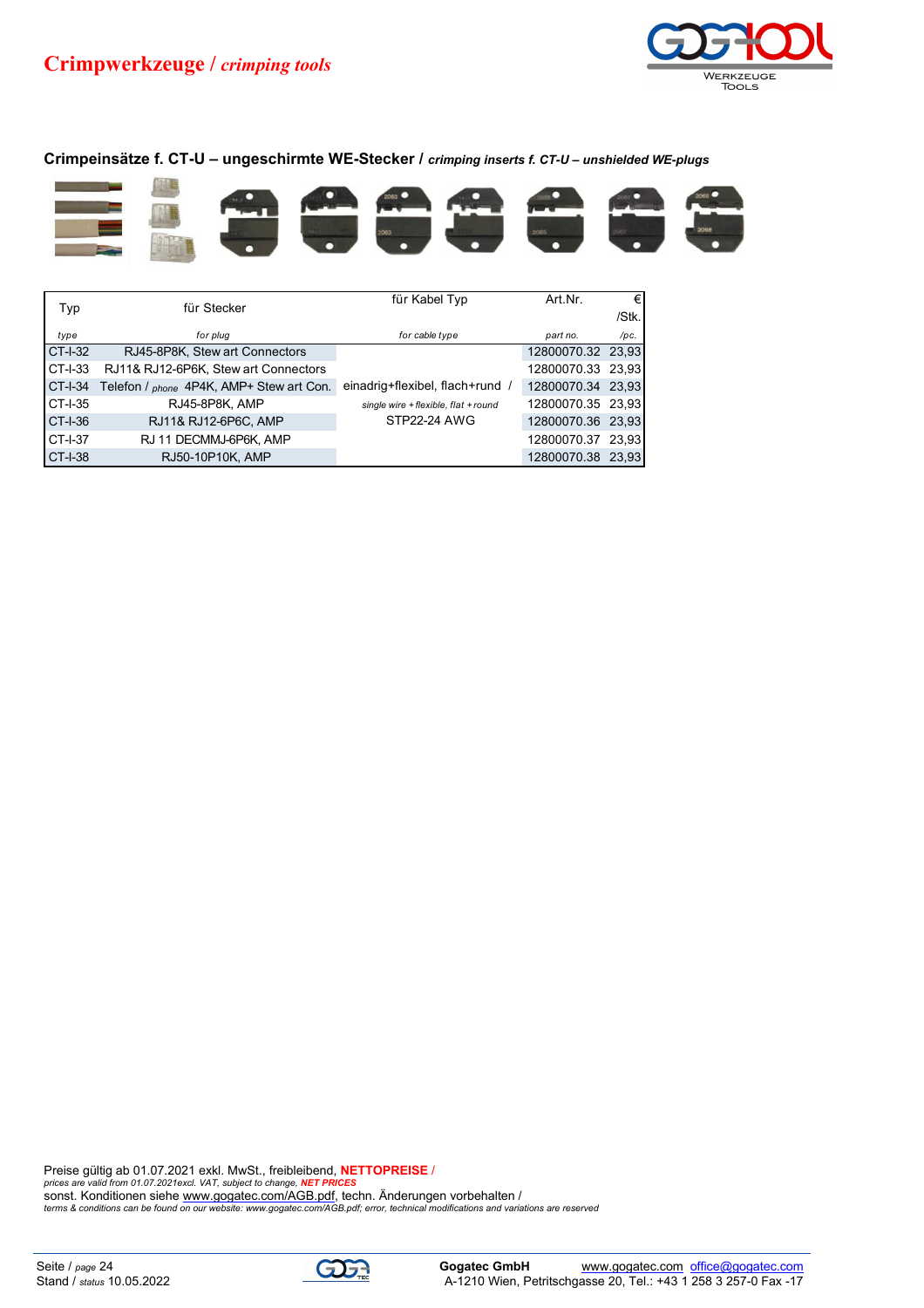

## **GOGATOOL CSQCC**

**Die Crimpeinsätze sind ganz einfach zu wechseln und werden durch ein patentiertes Magnetsystem im Handwerkzeug gehalten. /** *The crimping inserts are easily to change and are held by a patented magnet system in the hand tool.*

**Crimpeinsätze /** *crimp inserts*

**isolierte Kabelschuhe 0,5 – 6mm² rot, blau, gelb /** *insulated cable lugs 0,5 – 6mm² red, blue, yellow* **unisolierte Kabelschuhe 0,5 – 6mm² (Dornpressung) /** *uninsulated cable lugs 0,5-6mm² (arbor pressing)* **unisolierte Kabelschuhe 0,5 – 6mm² (Fbzw. B-Crimp) /** *uninsulated cable lugs 0,5-6mm² (For B-crimp)* **BNC Connectoren RG58 / RG59 /** *BNC Connectors RG58 / RG59*

**Aderendhülsen 0,5 – 6mm² (Trapezpressung) /** *core end sleeves 0,5-6mm² (trapeze pressing)* **Aderendhülsen 10 – 25mm² (Trapezpressung) /** *core end sleeves 10-25mm² (trapeze pressing)*

#### **SET:**

**Crimpzange /** *crimping tool* **Crimpeinsätze /** *crimping inserts* **Kunststoffkoffer /** *plastic case*

| Typ                                            | ArtNr    |        |
|------------------------------------------------|----------|--------|
|                                                |          | /Stk.  |
| type                                           |          | /pc.   |
| CSQCC-Set                                      | 12800033 | 173.00 |
| w eitere Crimpeinsätze / more crimping inserts |          | 35.70  |



Preise gültig ab 01.01.2022 exkl. MwSt., freibleibend, **NETTOPREISE** / *prices are valid from 01.01.2022 excl. VAT, subject to change, NET PRICES* sonst. Konditionen siehe [www.gogatec.com/AGB.pdf,](www.gogatec.com/AGB.pdf) techn. Änderungen vorbehalten / *[terms & conditions can be found on our website: www.gogatec.com/AGB.pdf; error, technical modifications and variations are res](terms & conditions can be found on our website: www.gogatec.com/AGB.pdf; error, technical modifications and variations are re)erved*

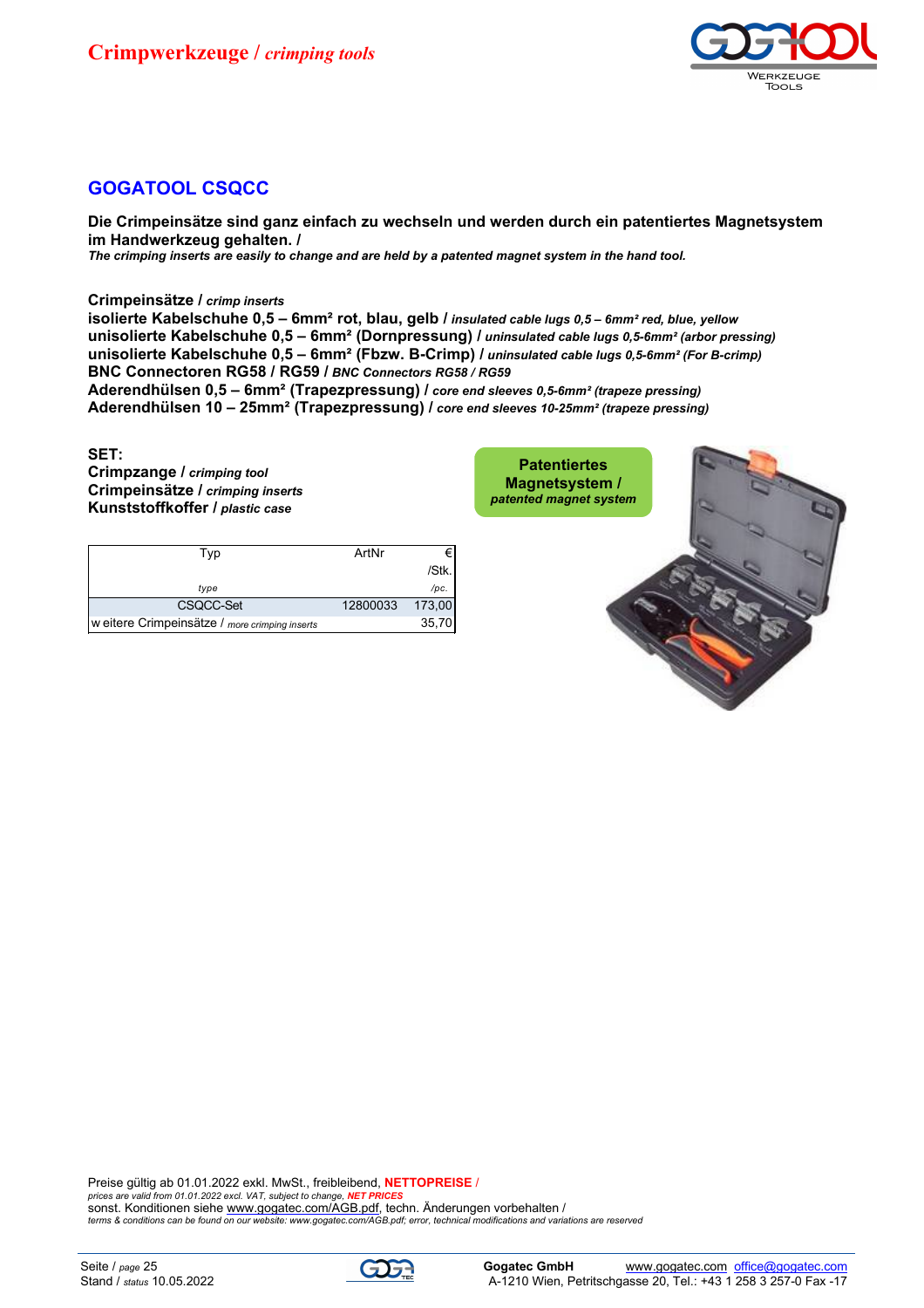

## **GOGATOOL PEW12**

**Spezialcrimpzange zum Vercrimpen nahezu aller aktuellen Crimpverbinder von 0,08-95mm². /** *Special crimp tool for crimping almost all current crimp connectors with a conductor cross-section of inner 0,08-95mm².* **garantiert exakte, lötfreie, elektrische Verbindungen /** *guaranteed accurate, solderless, electrical connections* **parallele Crimpbackenzustellung /** *parallel crimp jaws*

**optimale Hebelübersetzung /** *optimum lever transmission*

**gute Handhabung durch ergonomische Schwerpunktlage /** *good handling because of ergonomic center of gravity* **Ein – und Zweihandbedienung möglich /** *one – and two-hand operation possible*

**vielfältige Kombinationsmöglichkeiten /** *a variety of combinations*

#### **Brüniert mit 2k-Griffen, ohne Crimpeinsatz /** *burnished with 2khandles, without inserts*

| Typ               |        | Länge Gewicht Koffer |             | Art.Nr.           | €Ι     |
|-------------------|--------|----------------------|-------------|-------------------|--------|
|                   | mm     |                      |             |                   | /Stk.  |
| type              | length | weight               | case        | part no.          | /pc.   |
| PEW <sub>12</sub> | 200    | 975                  | ja / $ves$  | 12800001          | 138,00 |
| <b>PEW12-70</b>   | 200    | 975                  | nein $/$ no | 12800001.4 200,00 |        |



**PEW12-70 ohne. Crimp-Einsatz für 70/95 mm² /** *PEW12-70 excl. crimp-insert* 







**Crimpeinsätze siehe unten und folgende Seiten /** *crimping inserts see below and following pages*

### **Tischhalterung für PEW12 /** *tabletop mount for PEW12*

| Tvp                             |        | Länge Gew icht | Art.Nr.           | ا€     |
|---------------------------------|--------|----------------|-------------------|--------|
|                                 | mm     |                |                   | /Stk.I |
| tvpe                            | lenath | weiaht         | part no.          | /pc.   |
| Tischhalterung / tabletop mount | 190    | 360            | 12800001.54 59,50 |        |



## **Crimpeinsätze f. PEW12 isolierte Kabelschuhe /** *crimp inserts f. PEW12 – insulated cable lugs* **DIN 46237**

| * auch f. Flachstecker geeignet / also suitable for flat connectors |                  |         |                   |       |                          |  |
|---------------------------------------------------------------------|------------------|---------|-------------------|-------|--------------------------|--|
| Typ                                                                 | Crimpbereich     | Profil  | Art.Nr.           |       |                          |  |
|                                                                     | mm <sup>2</sup>  |         |                   | /Stk. |                          |  |
| type                                                                | crimping section | profile | part no.          | /pc.  |                          |  |
|                                                                     | $0, 5 - 1, 0$    |         |                   |       |                          |  |
| CEIKS1*                                                             | $1, 5 - 2, 5$    |         | 12800001.07 53,70 |       |                          |  |
|                                                                     | $4,0-6,0$        |         |                   |       |                          |  |
|                                                                     | $0, 5 - 1, 0$    |         |                   |       | 05-10 15-25 40-60        |  |
| CEIKS2 Schrumpfschlauch /<br>shrinking tubes                        | $1, 5 - 2, 5$    |         | 12800001.08 53,70 |       |                          |  |
|                                                                     | $4,0-6,0$        |         |                   |       |                          |  |
| CEIKS3                                                              | 10               |         | 12800001.21 56,50 |       |                          |  |
|                                                                     | 16               |         |                   |       |                          |  |
|                                                                     | $0, 5 - 1, 0$    |         |                   |       |                          |  |
| CEIKS4 konisch / conical *                                          | $1,5 - 2,5$      |         | 12800001.22 53,40 |       | $\overline{\mathcal{M}}$ |  |
|                                                                     | $4,0 - 6,0$      |         |                   |       |                          |  |
|                                                                     |                  |         |                   |       |                          |  |

Preise gültig ab 01.01.2022 exkl. MwSt., freibleibend, **NETTOPREISE** / *prices are valid from 01.01.2022 excl. VAT, subject to change, NET PRICES*

sonst. Konditionen siehe [www.gogatec.com/AGB.pdf,](www.gogatec.com/AGB.pdf) techn. Änderungen vorbehalten /

*[terms & conditions can be found on our website: www.gogatec.com/AGB.pdf; error, technic](terms & conditions can be found on our website: www.gogatec.com/AGB.pdf; error, techni)al modifications and variations are reserved*

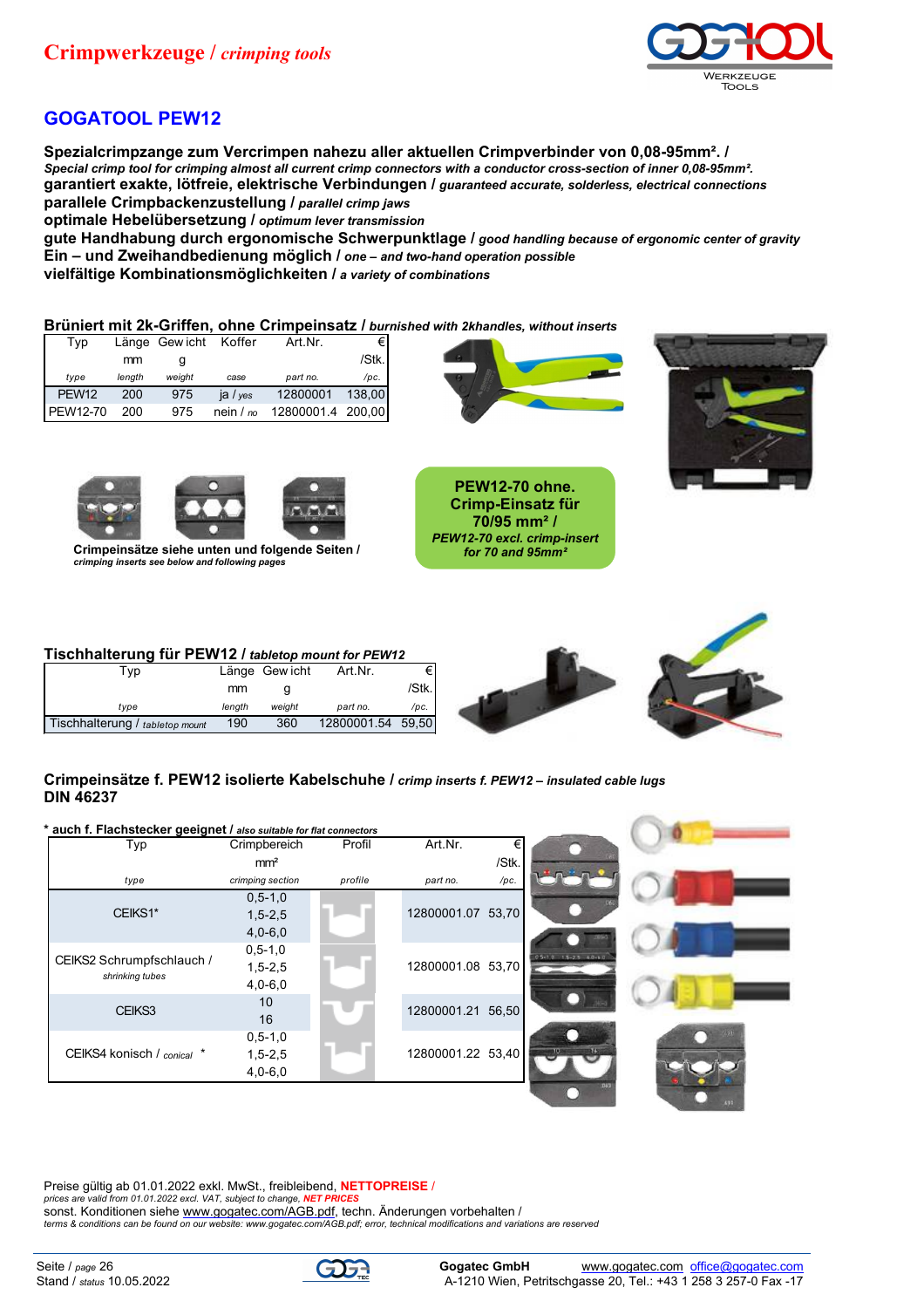

#### **Crimpeinsätze f. PEW12 unisolierte Kabelschuhe /** *crimp inserts f. PEW12 – uninsulated cable lugs* **DIN 46234 / 46235 / 46267**

|                                         | Crimpbereich                                            |         | Verbinder  | Art.Nr.     | €     |  |
|-----------------------------------------|---------------------------------------------------------|---------|------------|-------------|-------|--|
| Typ                                     | mm <sup>2</sup>                                         | Profil  |            |             | /Stk. |  |
| type                                    | crimping section                                        | profile | connectors | part no.    | /pc.  |  |
| CEUKS1                                  | $0, 5 - 0, 75$<br>$1,0-1,5$<br>2,5                      |         |            | 12800001.23 | 53,40 |  |
| CEUKS2                                  | 4,0<br>6,0<br>10                                        |         |            | 12800001.24 | 52,00 |  |
| CEUKS3                                  | 1,5<br>2,5<br>4,0<br>6,0<br>10,0                        |         |            | 12800001.25 | 52,00 |  |
| CEUKS4                                  | $0, 5 - 1, 0$<br>$1, 5 - 2, 5$<br>$4,0-6,0$<br>10,0     |         |            | 12800001.26 | 52,00 |  |
| CEUKS5                                  | 16,0<br>25,0                                            |         |            | 12800001.27 | 55,10 |  |
| Kombi-<br>Einsatz /<br>combi-<br>insert | $0, 5 - 1, 5$<br>$1,5 - 2,5$<br>$4,0-6,0$<br>$6,0-10,0$ |         |            | 12800001.45 | 52,00 |  |



#### **Crimpeinsätze f. PEW12 Flachstecker /** *crimp inserts f. PEW12 – flat connectors* **DIN 46247 / 46345 / 46346**

| Typ   | Crimpbereich<br>mm <sup>2</sup>                               | Profil  | Verbinder | Art.Nr.     | €<br>/Stk. | $-0.0000$<br>3525          |  |
|-------|---------------------------------------------------------------|---------|-----------|-------------|------------|----------------------------|--|
| type  | crimping section                                              | profile | connector | part no.    | /pc.       |                            |  |
| CEFS1 | $0, 1 - 0, 25$<br>$0, 5 - 1, 0$<br>$0, 5 - 1, 0$<br>$1,5-2,5$ |         |           | 12800001.11 | 70,20      | .045<br>320                |  |
| CEFS2 | $0, 5 - 1, 0$<br>$1, 5 - 2, 5$<br>$4,0-6,0$                   |         |           | 12800001.12 | 67,30      |                            |  |
| CEFS3 | $0, 5 - 1, 0$<br>$0, 5 - 1, 0$<br>$1,25-2,5$                  |         |           | 12800001.28 | 178,00     | <b>ADDITIONAL PROPERTY</b> |  |
| CEFS4 | $1,25-2,5$<br>$3,0-4,0$<br>$4,0 - 6,0$                        |         |           | 12800001.29 | 182,00     |                            |  |
| CEKA1 | Positionierhilfe für CEFS1                                    |         |           | 12800001.30 | 32,75      | <b>COLOR</b>               |  |
| CEKA2 | Positionierhilfe für CEFS2                                    |         |           | 12800001.31 | 32,75      |                            |  |

## **Crimpeinsätze f. PEW12 gerollte u. gestanzte Kontakte /** *crimp inserts f. PEW12 – rolled a. stamped contacts*

| Typ                     | Kontaktart      | Crimpbereich<br>mm <sup>2</sup> | Profil  | Verbinder | Art.Nr.     | €∣<br>/Stk. |
|-------------------------|-----------------|---------------------------------|---------|-----------|-------------|-------------|
| type                    | connector type  | crimping section                | profile | connector | part no.    | /pc.        |
|                         |                 | $0, 5 - 1, 0$<br>$0, 5 - 1, 0$  |         |           |             |             |
| Einsatz / <i>insert</i> | Junior P. Timer | $1,5-2,5$                       |         |           | 12800001.39 | 125.70      |
|                         |                 | $1,5 - 2,5$                     |         |           |             |             |



**SILLER** 

Preise gültig ab 01.01.2022 exkl. MwSt., freibleibend, **NETTOPREISE** / *prices are valid from 01.01.2022 excl. VAT, subject to change, NET PRICES*

sonst. Konditionen siehe [www.gogatec.com/AGB.pdf,](www.gogatec.com/AGB.pdf) techn. Änderungen vorbehalten / *terms &<conditions can be found on our website: www.gogatec.com/AGB.pdf; error, technical modifications and variations are reserved>*

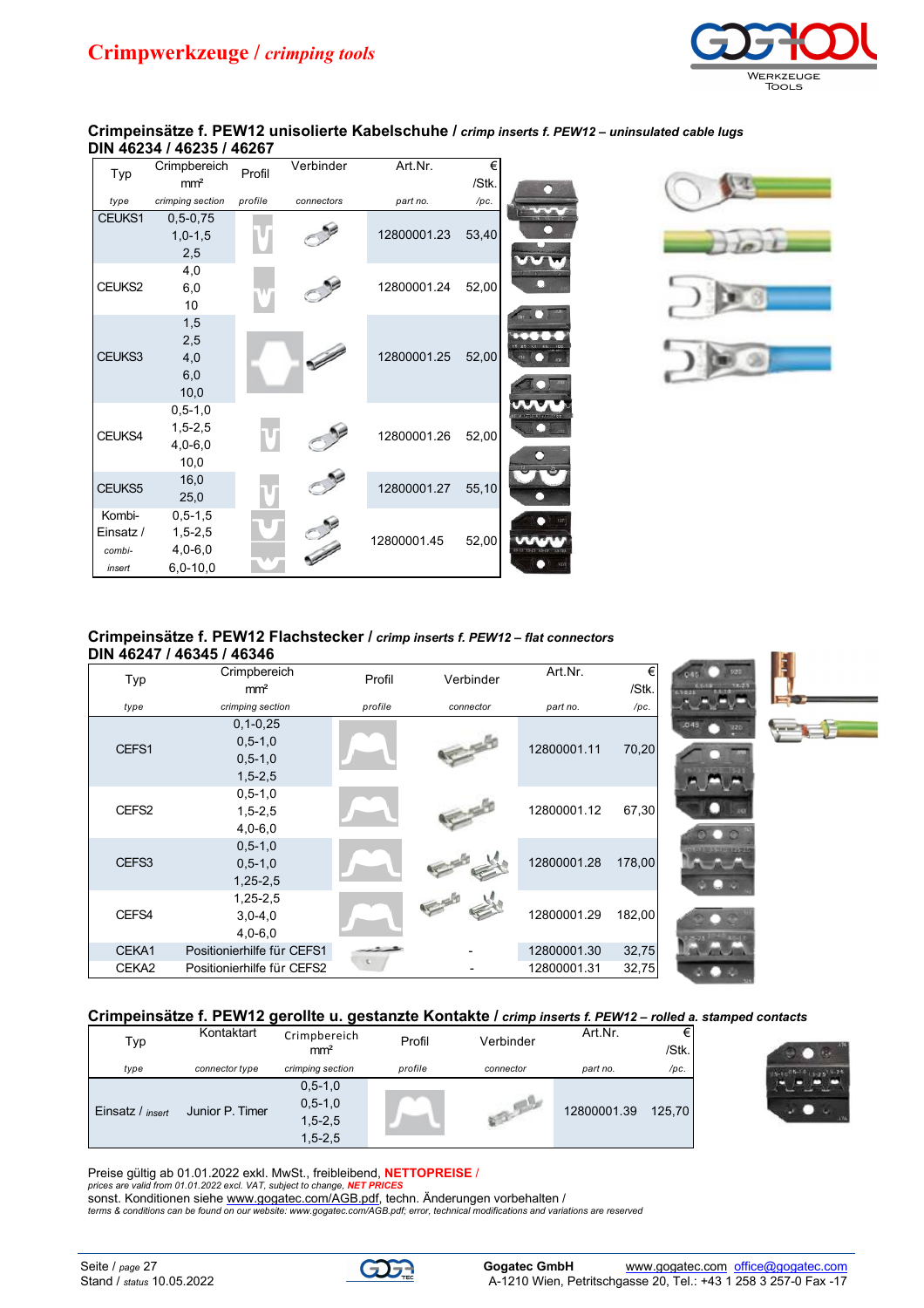# **Crimpwerkzeuge /** *crimping tools*



 $1 - 1$ 

## **Crimpeinsätze f. PEW12 – Aderendhülsen /** *crimp inserts f. PEW12 – core end sleeves*

| Type              | Crimpbereich<br>mm <sup>2</sup> | Profil  | Verbinder  | Art.Nr.            | €<br>/Stk. |
|-------------------|---------------------------------|---------|------------|--------------------|------------|
| type              | crimping section                | profile | connectors | part no.           | /pc.       |
|                   | $0,25-0,75$                     |         |            |                    |            |
|                   | $1,0-1,5$                       |         |            |                    |            |
| CEAH1             | 2,5                             |         |            | 12800001.32        | 52,00      |
|                   | 4,0                             |         |            |                    |            |
|                   | 6,0                             |         |            |                    |            |
| CEAH <sub>2</sub> | $0, 5 - 1, 0$<br>1,5            |         |            | 12800001.33        | 96,90      |
|                   | 2,5                             |         |            |                    |            |
|                   | $10\,$                          |         |            |                    |            |
| CEAH <sub>3</sub> | $16\,$                          |         |            | 12800001.34        | 52,00      |
|                   | 25                              |         |            |                    |            |
|                   | 35                              |         |            |                    |            |
| CEAH4             | 50                              |         |            | 12800001.35        | 87,40      |
|                   |                                 |         |            |                    |            |
|                   | 2x6                             |         |            |                    |            |
| CEAH <sub>5</sub> | 2x10                            |         |            | 12800001.36        | 93,10      |
|                   | 2x16                            |         |            |                    |            |
| CEAH6*            | 70                              |         |            | 12800001.37        | 105,50     |
|                   |                                 |         |            |                    |            |
|                   |                                 |         |            |                    |            |
| CEAH7*            | 95                              |         |            | 12800001.38 105,50 |            |
|                   |                                 |         |            |                    |            |

**\* = NUR mit 12800001.4 kompatibel /** *only compatible with 12800001.4*

## **Crimpeinsätze f. PEW12 gedrehte Kontakte /** *crimp inserts f. PEW12 – turned contacts*

| Typ                                            | mm <sup>2</sup>                                | Crimpbereich Steckdurchmesser<br>mm | Profil  | Verbinder | Abbildung | Art.Nr.            | €<br>/Stk. |
|------------------------------------------------|------------------------------------------------|-------------------------------------|---------|-----------|-----------|--------------------|------------|
| type                                           | crimping section                               | plug in diemater                    | profile | connector | image     | part no.           | /pc.       |
| Kontakt-<br>aufnahme /<br>locator              | $0, 14 - 1, 0$<br>1,5<br>2,5<br>$\overline{4}$ | 1,6<br>2,4<br>2,5                   |         |           |           | 12800001.17 102,60 |            |
| Einsatz / insert                               | $0, 14 - 1, 0$<br>1,5<br>2,5<br>4              | 1,6<br>2,4<br>2,5                   |         |           |           | 12800001.18 131,50 |            |
| Einsatz / insert                               | 1,5<br>2,5<br>4<br>6                           | 4,0                                 |         |           |           | 12800001.19 128,60 |            |
| Einsatz / insert                               | 4<br>6<br>10                                   | 3,6                                 |         |           |           | 12800001.20 124,90 |            |
| Einsatz +<br>Kontaktaufn./<br>insert + locator | 10<br>16                                       | 5,0                                 |         |           |           | 12800001.67 a.A.   |            |
| Einsatz +<br>Kontaktaufn./<br>insert + locator | 6<br>25                                        | 5,0                                 |         |           |           | 12800001.68        | a. A.      |

a. A. = auf Anfrage / upon request

Preise gültig ab 01.01.2022 exkl. MwSt., freibleibend, **NETTOPREISE** /

*prices are valid from 01.01.2022 excl. VAT, subject to change, NET PRICES*

sonst. Konditionen siehe <www.gogatec.com/AGB.pdf>, techn. Änderungen vorbehalten / *[terms & conditions can be found on our website: www.gogatec.com/AGB.pdf; error, technic](terms & conditions can be found on our website: www.gogatec.com/AGB.pdf; error, techni)al modifications and variations are reserved*

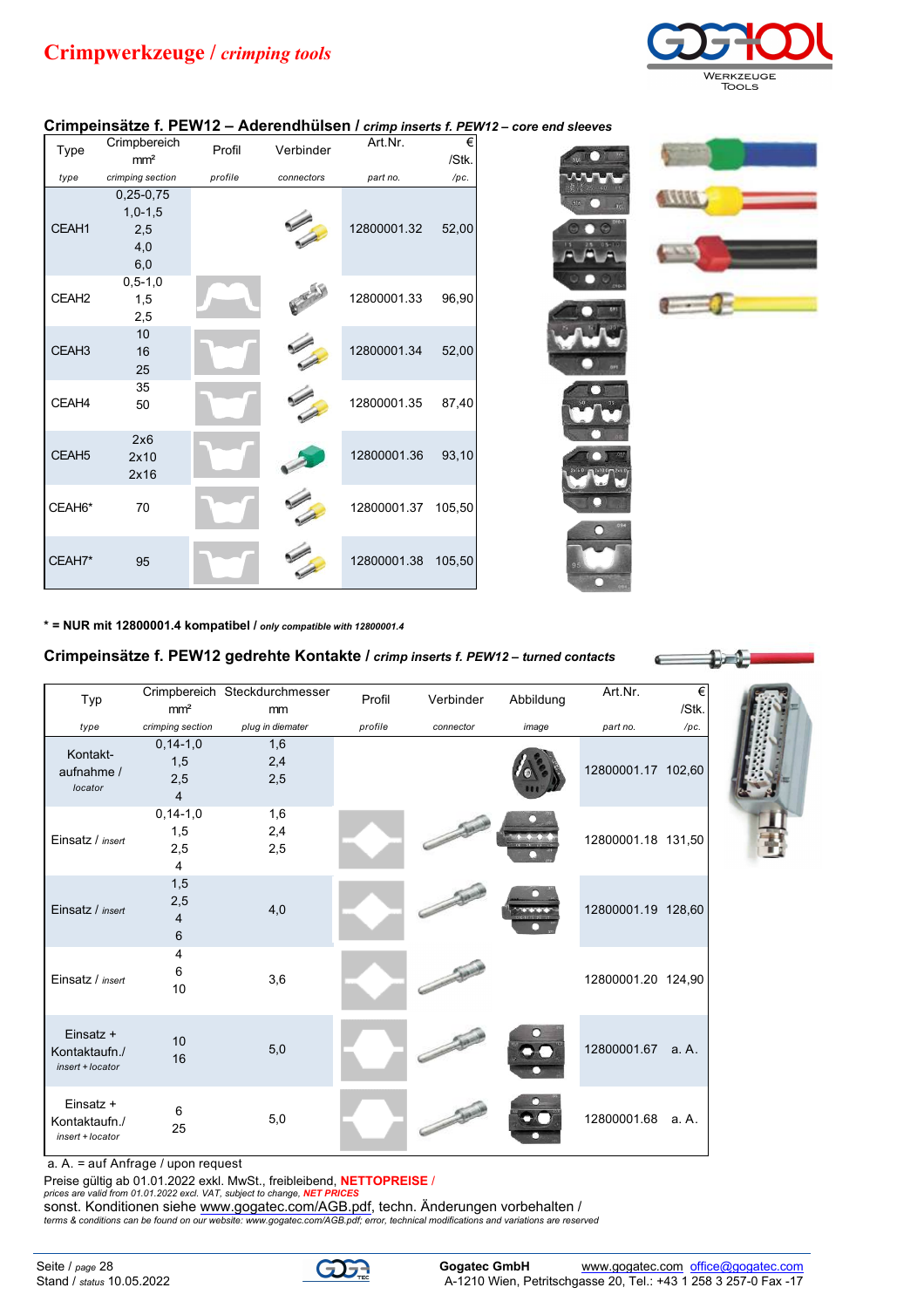

#### **Crimpeinsätze f. PEW12 Solarverbinder /** *crimp inserts f. PEW12 – turned contacts* **Multifunktion /** *multifunctional* **: Schneiden, Abisolieren, Crimpen /** *cutting, stripping, crimping*

| Typ                               | Crimpbereich<br>mm <sup>2</sup> | Profil  | Verbinder | Art.Nr.     | €<br>/Stk. |
|-----------------------------------|---------------------------------|---------|-----------|-------------|------------|
| type                              | crimping section                | profile | connector | part no.    | /pc.       |
| Kontakt-<br>aufnahme /<br>locator | 6                               |         |           | 12800001.62 | 62,20      |
| Einsatz / insert                  | 4                               |         |           | 12800001.50 | 216,00     |
| Einsatz / insert                  | 6                               |         |           | 12800001.52 | 371,00     |





## **Crimpeinsätze f. PEW12 Solarverbinder /** *crimp inserts f. PEW12 – turned contacts*

| Typ                     | Crimpbereich<br>mm <sup>2</sup> | Profil  | Verbinder | Art Nr.            | €<br>/Stk. |
|-------------------------|---------------------------------|---------|-----------|--------------------|------------|
| type                    | crimping section                | profile | connector | part no.           | /pc.       |
| Einsatz / <i>insert</i> | 10                              |         |           | 12800001.53 128,60 |            |



## **Crimpeinsätze f. PEW12 - Datenstecker /** *crimp inserts f. PEW12 – data plugs*

| Typ              | Steckertyp                                                                    | Profil  | Verbinder | Art.Nr.            | €<br>/Stk. |  |
|------------------|-------------------------------------------------------------------------------|---------|-----------|--------------------|------------|--|
| type             | plug type                                                                     | profile | connector | part no.           | /pc.       |  |
| Einsatz / insert | RJ 9,10,11,12,45<br>Westernstecker /<br>western jack<br>4,6,8 polig / $pin$   | 1133111 |           | 12800001.63        | a. A.      |  |
| Einsatz / insert | Molexstecker<br>(kurze Bauform) /<br>molex jacks (short)<br>4,6,8 polig / pin |         |           | 12800001.64        | a. A.      |  |
| Einsatz / insert | RJ 45 / 50<br>Westernstecker /<br>western jacks<br>4,6,10 polig / $pin$       |         |           | 12800001.65 183,00 |            |  |
| Einsatz / insert | Stew art-Verbinder /<br>stewart plugs<br>4,6,8 polig / $pin$                  |         |           | 12800001.66        | a. A.      |  |

a. A. = auf Anfrage / upon request

**Crimpeinsätze f. PEW12 Koaxverbinder /** *crimp inserts f. PEW12 – coaxial connectors*

| Typ              | Kabelbez.         | mm         | Crimpmaß Crimphülsen of<br>mm | Profil  | Verbinder | Art.Nr.     | €<br>/Stk. |
|------------------|-------------------|------------|-------------------------------|---------|-----------|-------------|------------|
| type             | cable designation | crimp size | sleeve diameter               | profile | connector | part no.    | /pc.       |
| Einsatz / insert |                   | 3,25       | 3,9                           |         |           |             |            |
|                  | <b>RG 58</b>      | 4,52       | 5,4                           |         |           | 12800001.61 |            |
|                  | <b>RG 178</b>     | 5,4        | 6,4                           |         |           |             | 103.00     |
|                  | <b>RG 316</b>     | 1,72       | 2,1                           |         |           |             |            |
|                  | <b>RG 188</b>     | 1,07       | 1,3                           |         |           |             |            |
|                  |                   | 0,72       | 0,95                          |         |           |             |            |



sonst. Konditionen siehe <u>www.gogatec.com/AGB.pdf</u>, techn. Änderungen vorbehalten /<br>erms & conditions can be found on our website: <www.gogatec.com/AGB.pdf; error, technical modifications and variations are reserved>